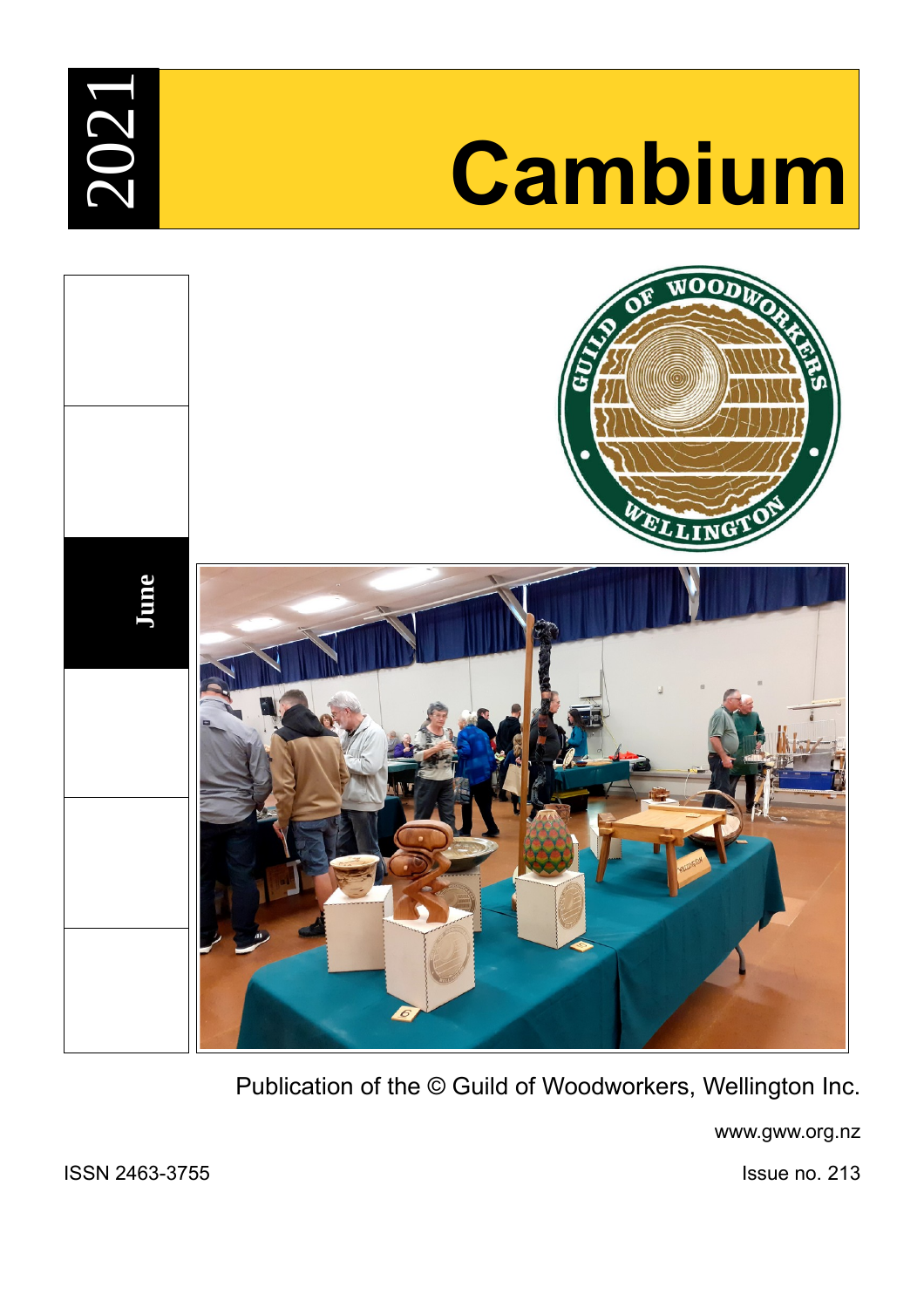| <b>Contents</b>                    |                   |      |
|------------------------------------|-------------------|------|
|                                    |                   | Page |
| Editorial                          |                   |      |
| <b>President's Corner</b>          |                   | 3    |
| Michael's File                     |                   | 4    |
| Mark Wilkins. Thistle Hall Report  |                   | 6    |
| Alan Berry. eMagazines Libby app.  |                   | 8    |
| Guild Competitions over the Years. | <b>Sam Hillis</b> | 9    |
| <b>Sub Groups</b>                  |                   |      |

#### **Meetings & Events 2021**

| 1 June     | <b>Guild Meeting</b>               | (Turners) Taupo Jamboree          |
|------------|------------------------------------|-----------------------------------|
| 6 July     | <b>Guild Meeting</b>               | (Carving topic)                   |
| 3 August   | <b>Guild Meeting</b>               | (Greens The story of Paulonia)    |
| 7September | <b>Guild Meeting</b>               | (Turners) Graeme McIntyre         |
| 12-26 Sept | <b>Wood Expo at Odlins Gallery</b> |                                   |
| 5 Oct      |                                    | Guild Meeting (Fine Wood) Puzzles |
|            |                                    |                                   |

#### *EDITORIAL*

*It will not be a surprise to find that most of my comments in this section will be related to the two events that the Guild has participated in recently. The first was the week we spent in the Thistle Hall – renowned as a small centre of artistic enterprise in the capital city. For once we had passing foot traffic, a good proportion of which chose to come into the gallery and browse and some to buy. Our display, created by Guild members and Hutt Art Society members, drew considerable praise. One*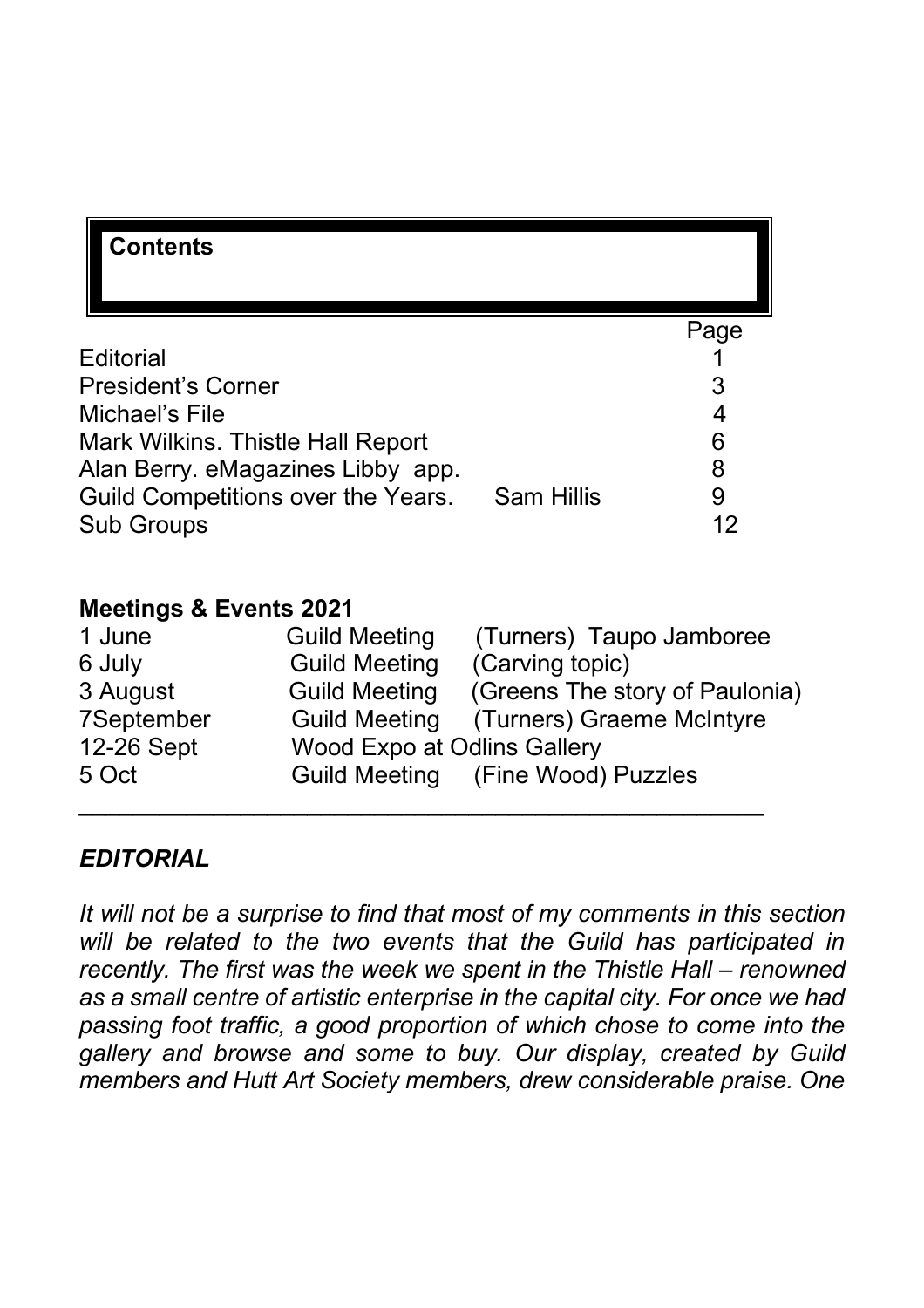*gentleman I spoke with, introduced himself as an artist who visited the Gallery every week and considered the display that week to be one of the best he had seen, proclaiming the juxtaposition of our woodwork and the paintings and photographs on the wall to be something special. There were a few downsides but overall the occasion was very worthwhile and clearly indicated what the Guild is about - the sharing of ideas, the creativity and the collective support members have. Last Sunday, 16 May, members of our Guild participated in the Manawatu Expo. The rules for 2021 had been changed and I believe the change was challenging and again, this experiment is well worth repeating.*

*One of the common features of these two occasions is the diversity of the artistic work that was on display and how it clearly revealed to newer members much of what is possible working with wood. I have been attending similar events for over 30 years and continue to be amazed by the intricate and imaginative work that is often put before us and one can only imagine the hours that were involved in the creation of many of the pieces.*

*The Manawatu event has a long history and basically involves the Guilds from the bottom half of the North Island. In the past it has involved a table display of 10 pieces from each Guild and a 6 person woodturning competition. This year the Table competition continued but the Team competition was to create a piece using no more than 3000cc of wood. The wood could be of different types and precut but the volume restriction was the test and the end piece had to show work from at least 4 woodworking disciplines. It meant working closely as a team. The competition also gave us an opportunity to once again experience the warm camaraderie that the event has built up over the years.*

*Long may it continue and be supported by our Guild.*

*HDM*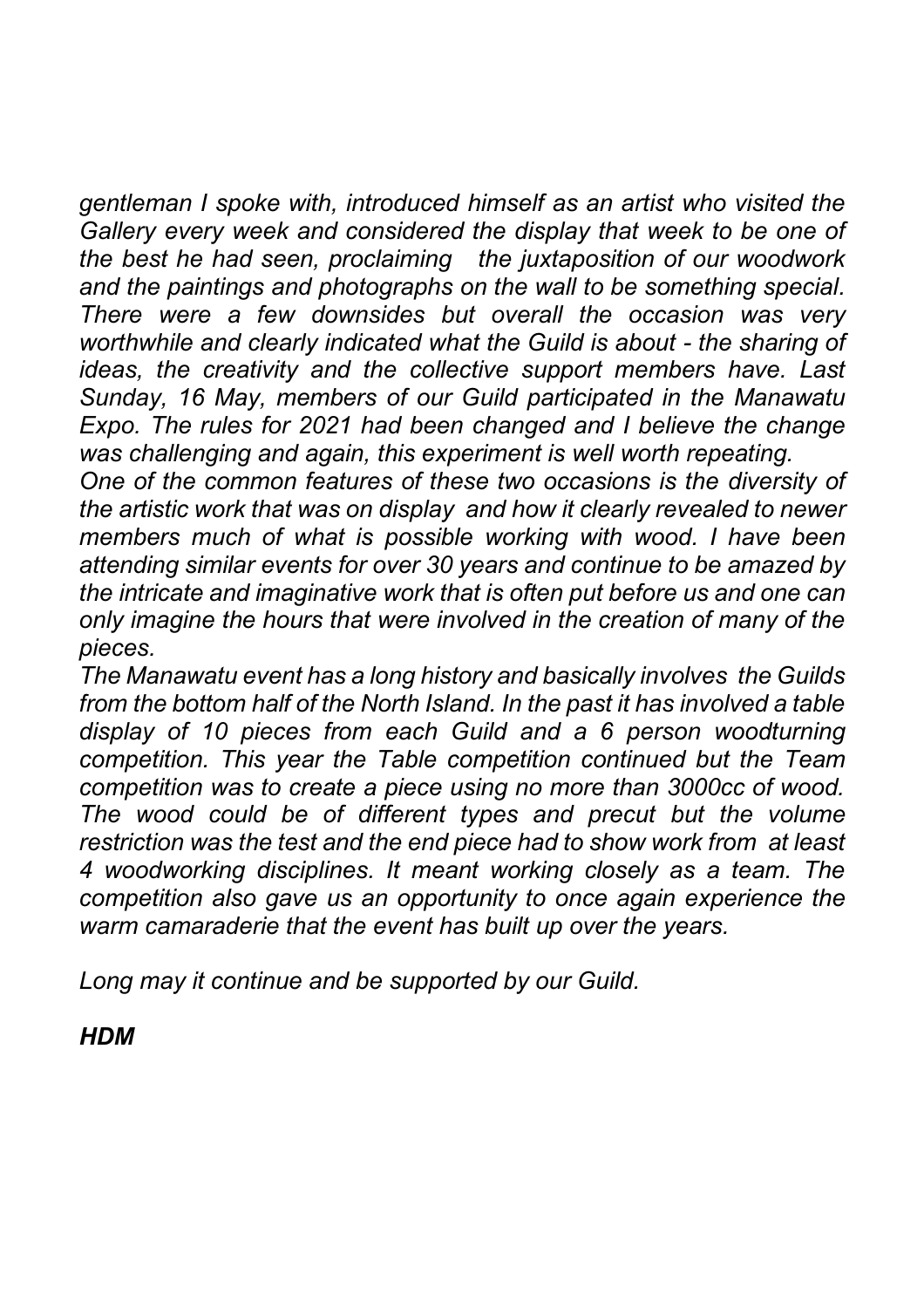# **PRESIDENT'S CORNER**

How did we end up here? What we may consider, is what each of us is doing in the Guild. Quite a few years ago I came across a Guild exhibition at Pataka and was struck by the work that had been put into creating such wonderful artifacts. There was a very knowledgeable and enthusiastic chap who encouraged me to join the Guild – that was Bob Yellowlees. We all bring a fair degree of knowledge ( in Bath, there is a Mahogany stool still being used, that I made at school) but I have found that we can always learn something more.

**\_\_\_\_\_\_\_\_\_\_\_\_\_\_\_\_\_\_\_\_\_\_\_\_\_\_\_\_\_\_\_\_\_\_\_\_\_\_\_\_\_\_\_\_\_\_\_\_\_\_\_\_\_\_\_\_**

There is a saying- that if you ask a question you will find an answer (or 4); and if it is woodwork you do have the best people around you to ask. Sometimes to gain a better understanding of methods and projects you just need to see what other people are doing – and maybe try it yourself. Some years ago I recall suggesting that I could help with Cambium; then finding myself prodding Presidents with the metaphorical pointy stick for copy. I now seem to find myself at the other end of said stick. There are no plans to change many things really , perhaps just a few small tweaks for the time being and see what we make of them.

In my very short time in this role we have had the Manawatu Expo – which gave us a chance to work together on a challenging competition. Thanks, and well done to all those who took part. Wairarapa won the competition with a fly catching gnome ensemble, and Kapitit won the table of 10 items. The Wellington Cup went to an amazing large carved Weta by Des Kendrick which also won the Peoples choice award. And congratulation go to Graeme McIntyre for winning the award for the best piece on display.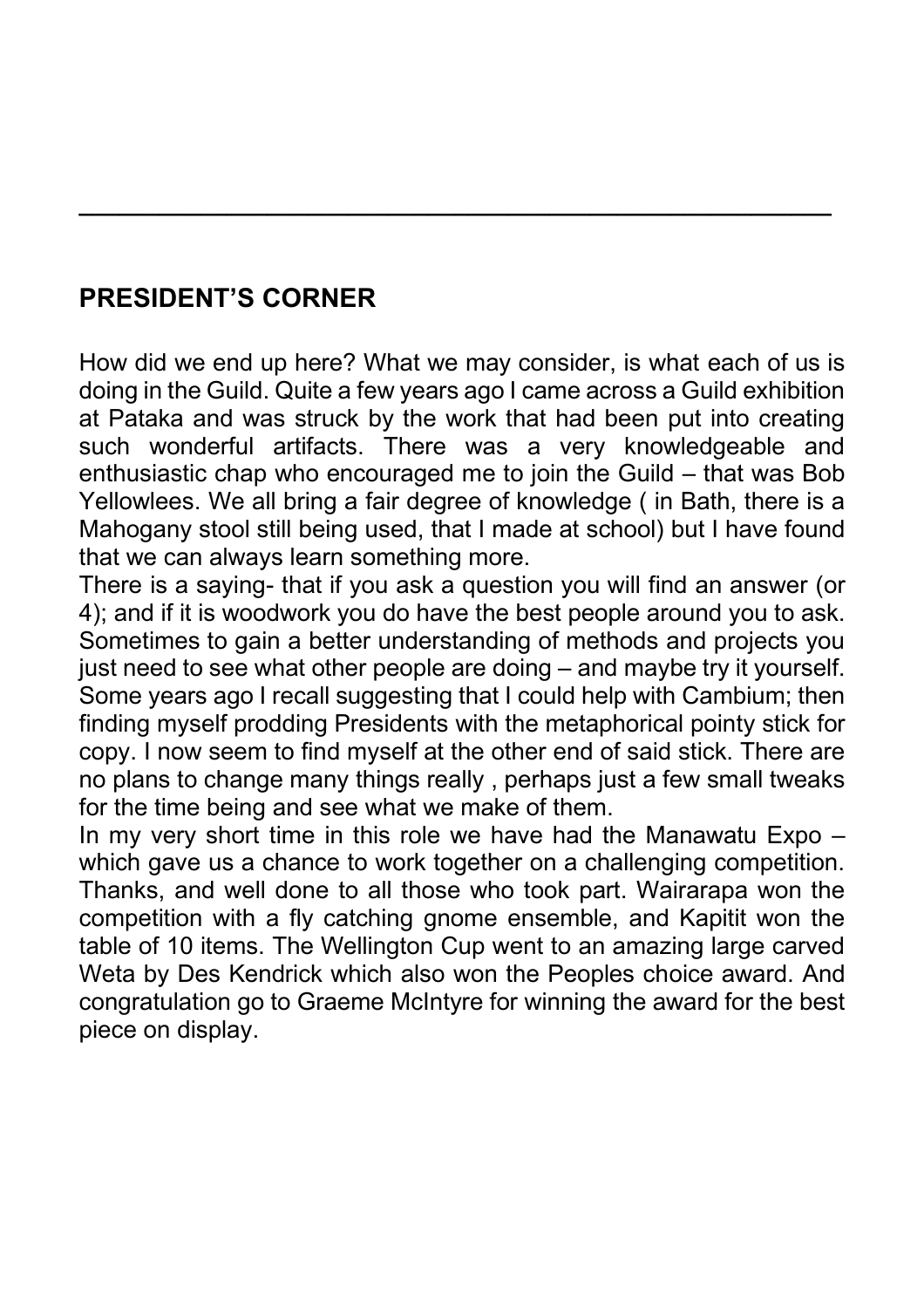Thanks also go to Mark, not only for keeping the Guild going as President, but also teaching the keen new people in a series of woodturning classes where they all seem to be enjoying themselves. Kind Regards Nick Crocker **\_\_\_\_\_\_\_\_\_\_\_\_\_\_\_\_\_\_\_\_\_\_\_\_\_\_\_\_\_\_\_\_\_\_\_\_\_\_\_\_\_\_\_\_\_\_\_\_\_\_\_\_\_\_\_\_\_**

# **Michael's File**

#### **The Manawatu Wood Expo**

After the last Manawatu Expo, it must have been 2019, I wrote an article about the competition – suggesting that we practice as a team. Well this year we did, because the rules were changed. In brief we were able to design an object in advance of the Expo, but were only allowed to use 3000cc of wood.

Because we were given advance notice we were able to meet as a team, determine and refine the design, prepare the wood required and on the Saturday before the meeting, practice by making a prototype.

One of the rules was that three modes of woodwork had to be used, we decided on cabinetmaking, wood turning and carving with a bit of pyrography. The team was, in no special order, David Firth, Nick Crocker, Hugh Mill, Mark Wilkins, John Spittal and Jennifer Perry, our required novice.

Four hours were allocated to the construction of the piece, starting at 10am. By midday things were going well and I think we thought we had things under control. Einstein was of the view that time was relative; time in the first half of the competition was "normal' but it is amazing how time in the second half gains speed exponentially. When 45 minutes remained there was a bit of worry – the actual putting together of the piece had not started. Dowels were still being made. With 10 minutes to go assembly started and the piece was completed as the last second ticked away.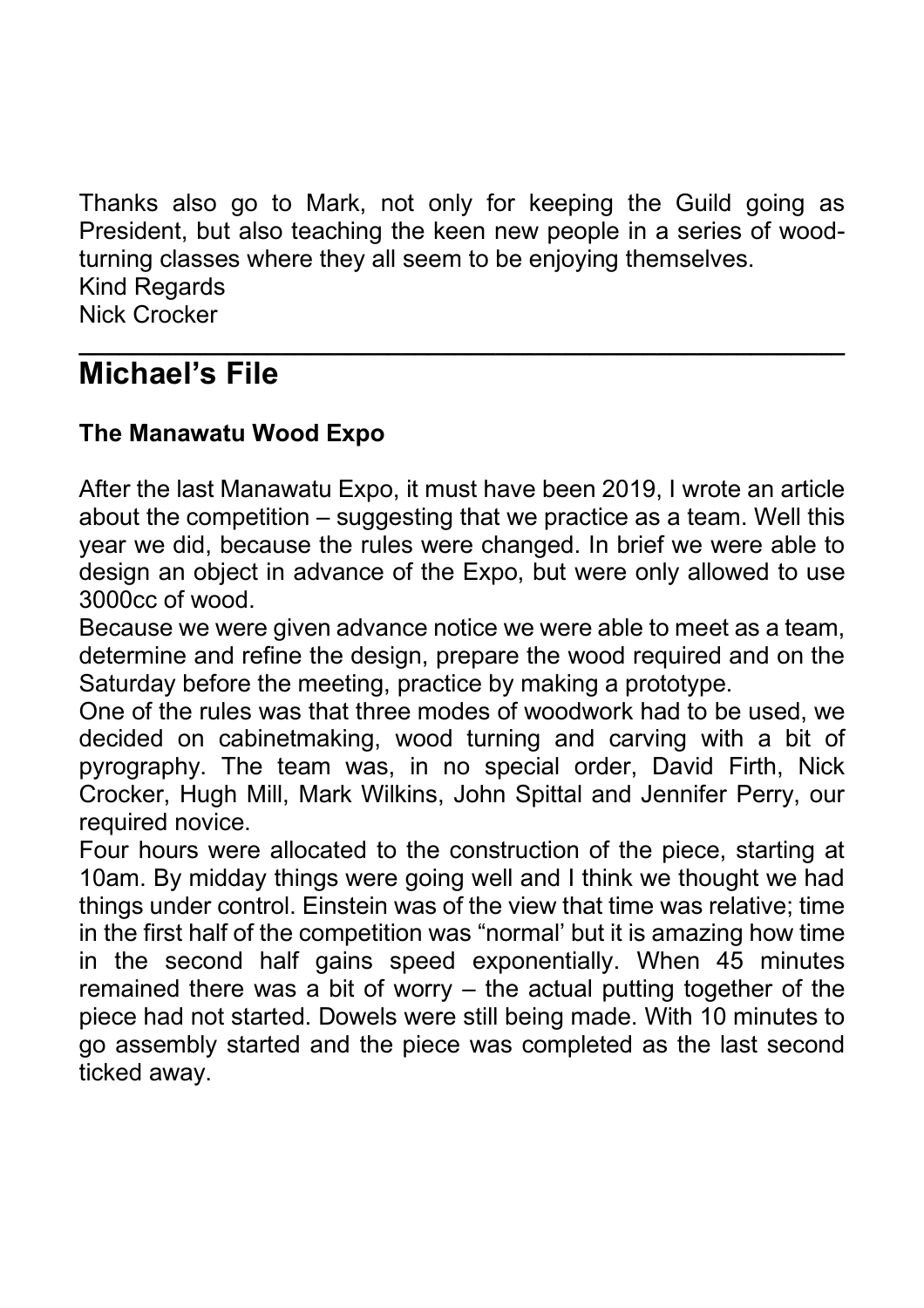We did well but we did not win. It was fun, it was inclusive of more disciplines than previously and I hope this new format will be a regular feature of the Manawatu Woodworking Expo. Congratulation to the Wairarapa team for winning the trophy and to the Manawatu Club for making the change.



# **Michael**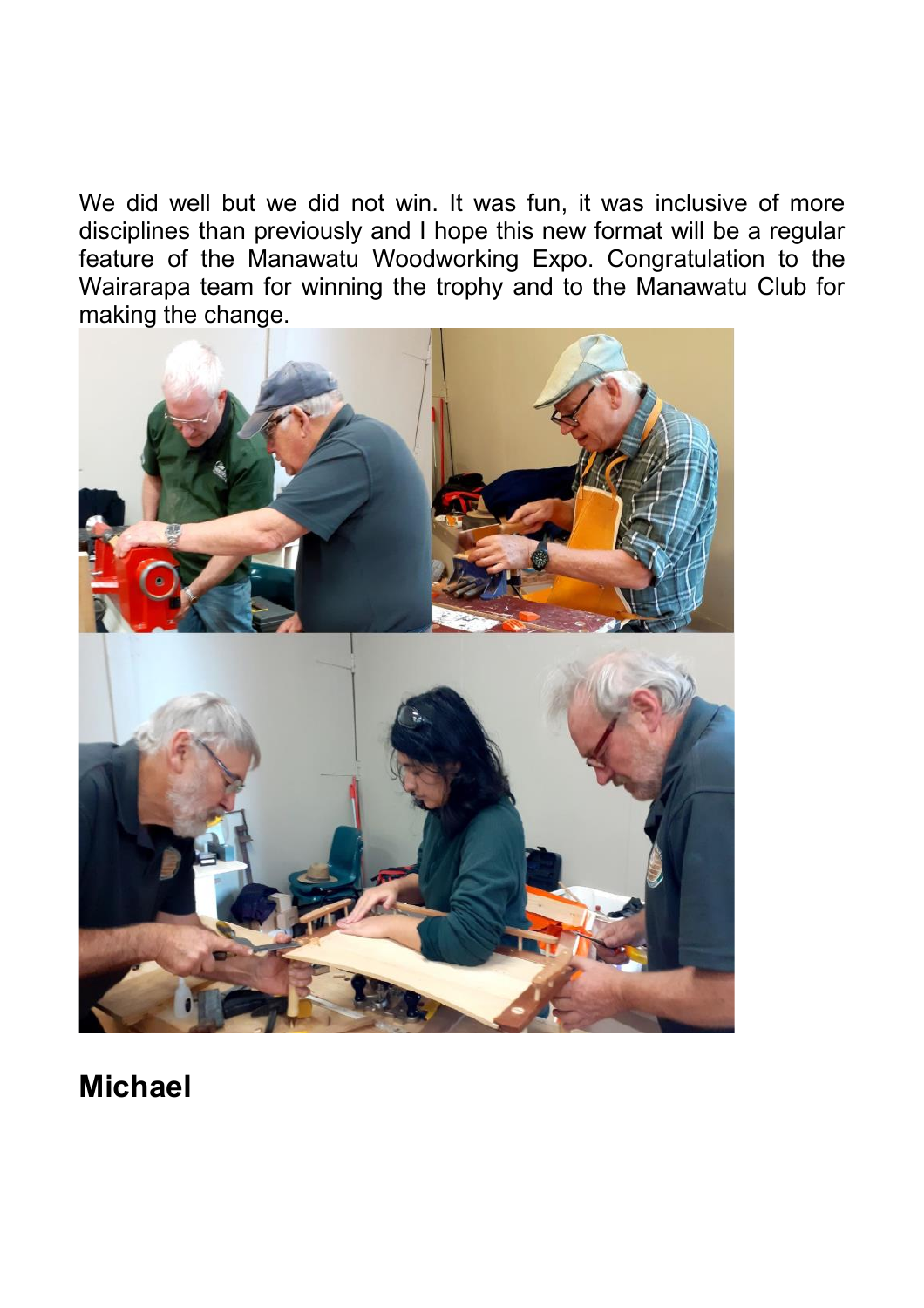The major prize winners were: Kapiti Best table Wairarapa **Team competition** Graeme McIntyre **Best turned piece and Best** 



Piece overall



Whanganui entry in Team Best non-turned piece and Peoples' **competition competition choice prize.** Des Kendrick

## **THISTLE HALL REPORT**

Was the Thistle Hall exhibition a success? I think the answer is a resounding YES from everyone I have spoken to. Did everything go as planned? Well no, but given that this was our first time exhibiting there it is understandable. We encountered several issues in organising our first exhibition at Thistle Hall and the committee was short of a few members in the run up to the exhibition which placed a higher workload on those who put their hands up to help. My thanks to everyone who mucked in and did their bit – especially David Firth who coordinated everything.

**\_\_\_\_\_\_\_\_\_\_\_\_\_\_\_\_\_\_\_\_\_\_\_\_\_\_\_\_\_\_\_\_\_\_\_\_\_\_\_\_\_\_\_\_\_\_\_\_\_\_\_**

What went right?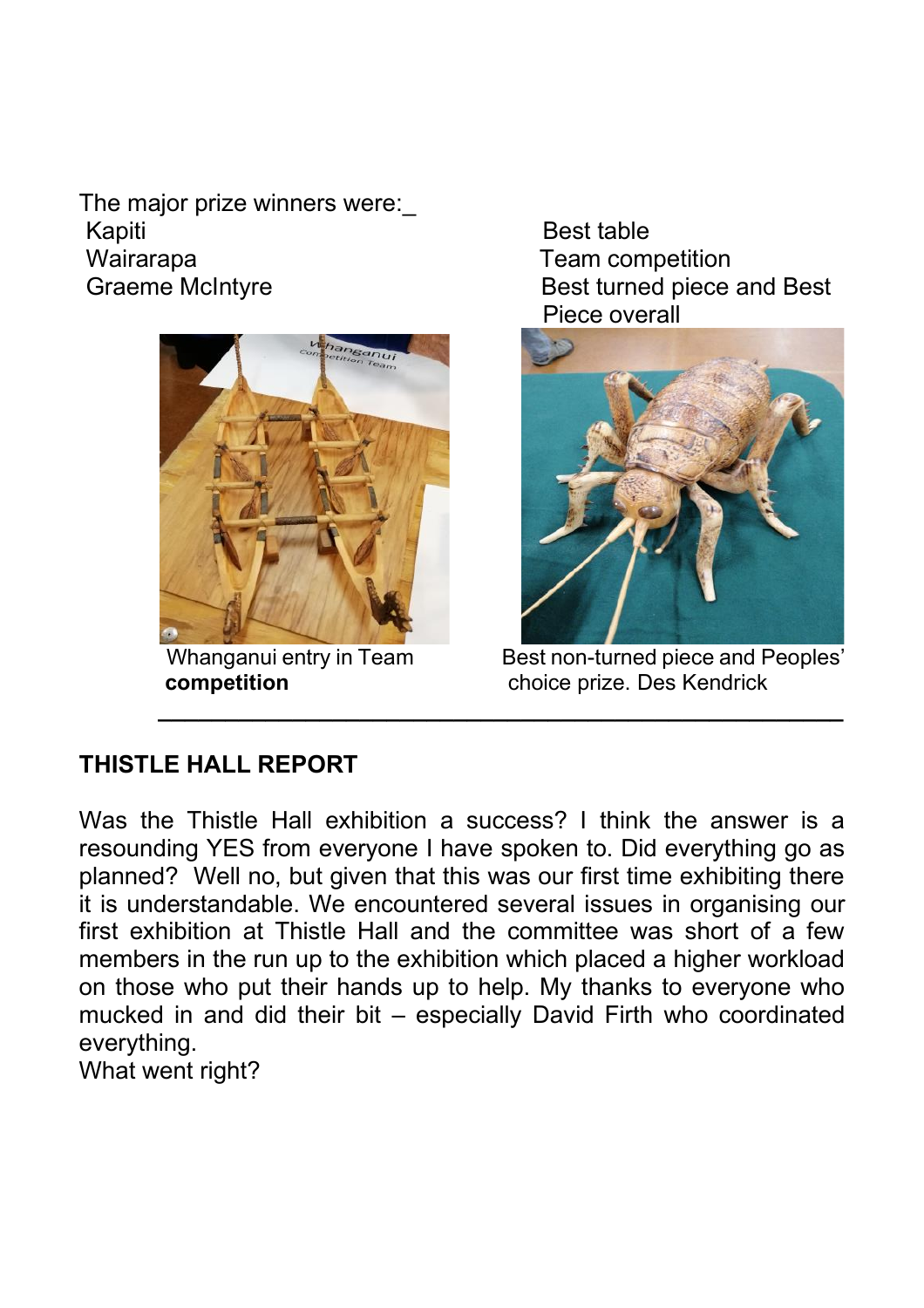- We had a fabulous range of both art and woodwork for sale. Thanks to all who exhibited.
- We had several very busy days with visitors from the general public passing by.
- We had a respectable number of sales. Some exhibitors did very well which is encouraging for the future.

What could we do better?

- Clearer instructions for those helping with sales. The process for recording and disbursing sales was not clear so mistakes were made.
- More accurate recording and labelling of items for sale. Some labels were missing or incorrect or duplicated so sales were not recorded properly.
- Change the ways that commissions are charged Thistle hall will always take their percentage however the guild can do things differently now that we have a handle on the costs involved.
- Better planning and advertising of demonstration was needed. The demonstrations needed to be more clearly scheduled so we can put it in the advertising.
- More contributions/exhibits from other members of the Guild. It would be nice if we could show work from the wider pool of our membership – even if it is not for sale. We have some very talented people in the Guild and we need to encourage them to show off their work.
- Parking was one issue that caused some problems Not much can be done about this however car pooling may be an option.

Should we do this again? I think so  $-$  maybe we try and have an exhibition every year around the same time – we have Pataka and Odlins in the run up to Christmas so perhaps we could try Thistle Hall in the autumn to spread activities around the year.

#### **Mark Wilkins**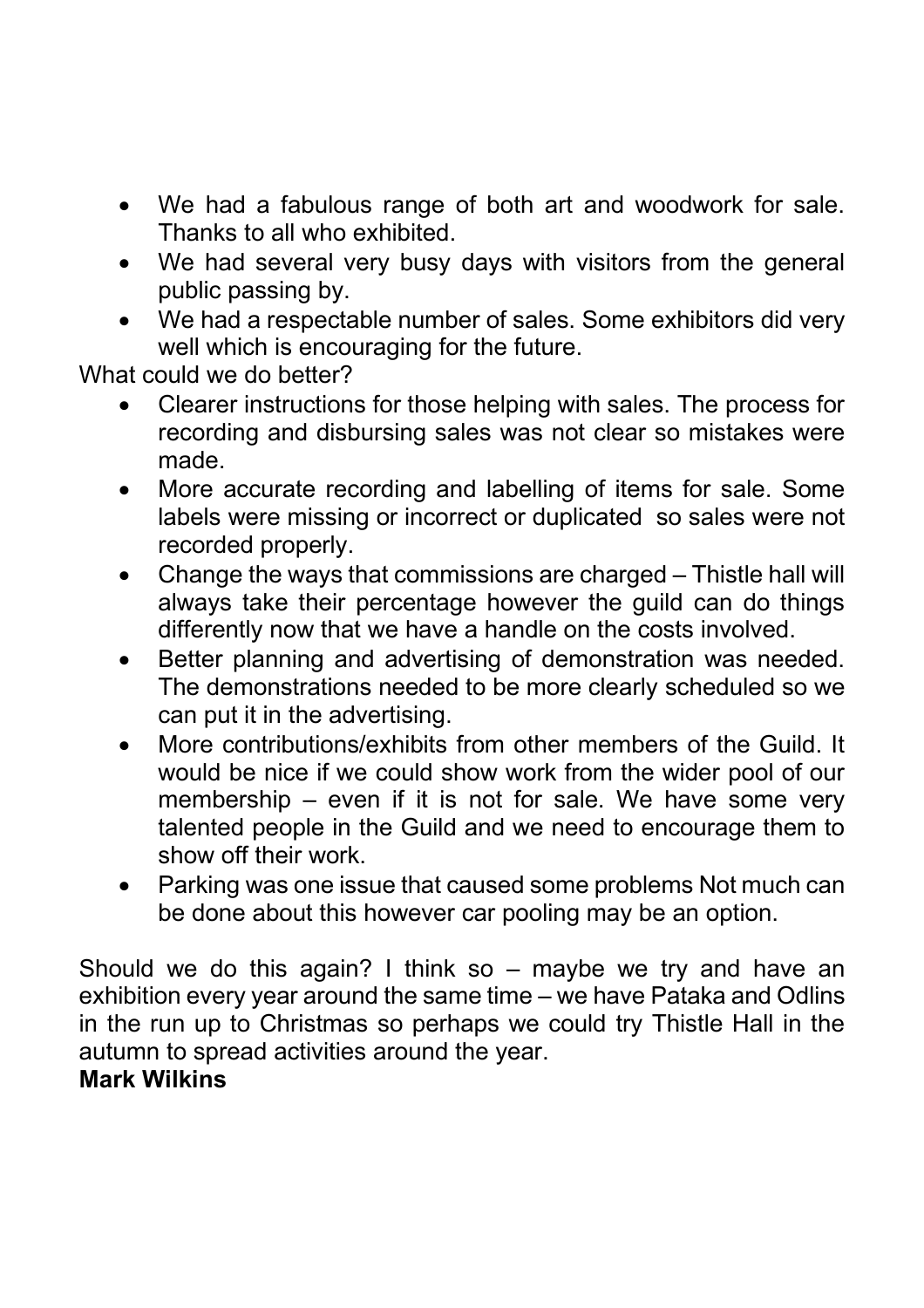

**Thistle Hall**

# **eMagazines Libby App**.

No doubt most of you have over the years subscribed to Wood Magazines or borrowed copies from your local library or from the Guild's own library. Over the last few years I have started to read books electronically, either from Kindle or from my local library ePukapuka resource. Recently I have found that there are a number of Woodworking magazines now available on ePukapuka/Libby app. These include:

- American Woodsmith
- Australian Woodsmith
- Australian Wood review
- Woodworker's Journal
- Woodcraft
- Popular Woodworking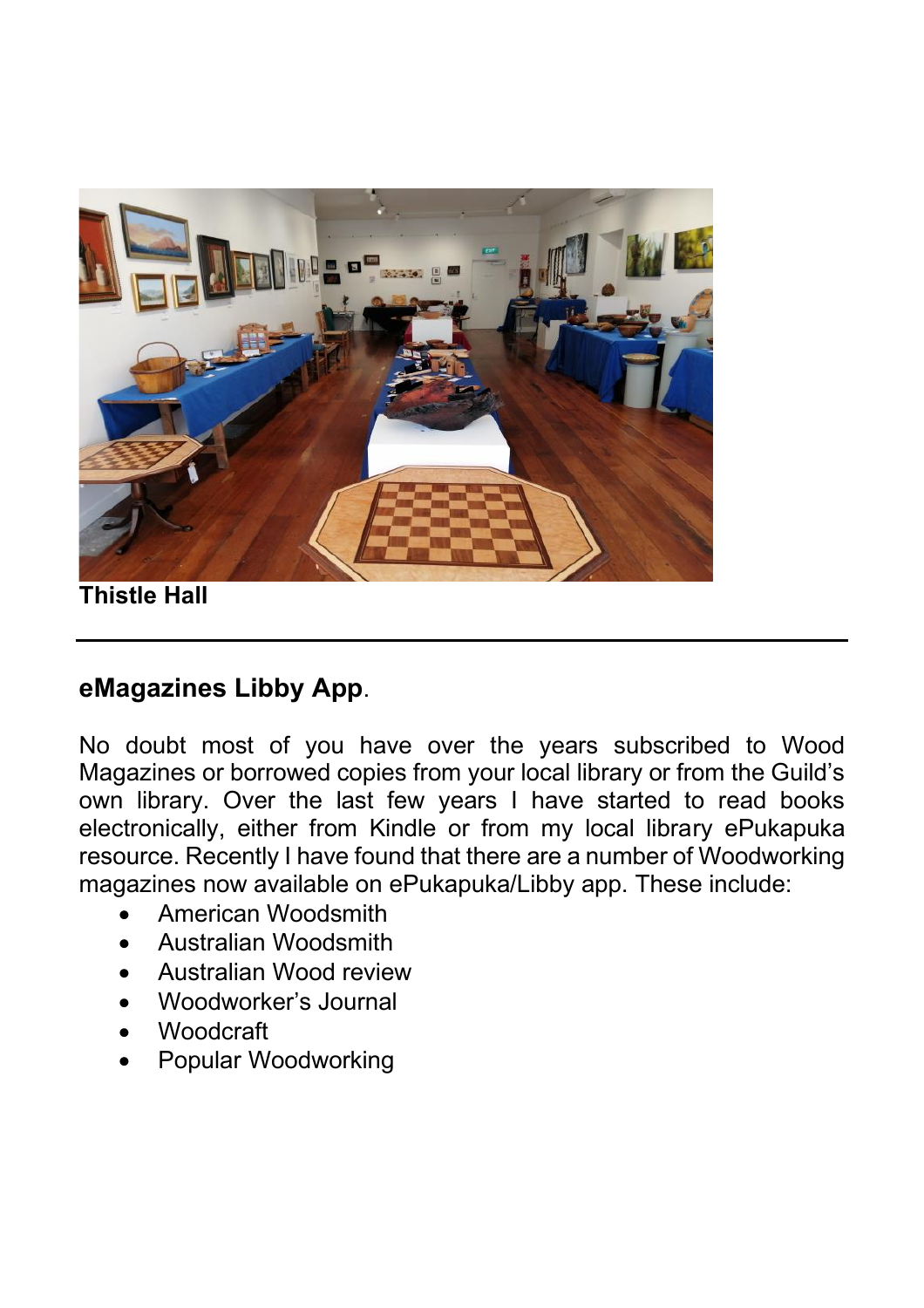All these are available for borrowing along with numerous other craft magazines on my Apple iPad. I am sure there will be similar Apps for other computers.

I belong to the Hutt Library. After down loading the libby app, registering with my library card, I was able to find my way to magazines – Crafts then Woodworking magazines. If you would like to hook up, and have difficulty doing so, a visit to your local library help desk will have you connected.

I am not particularly computer literate but have been able to find my way around without too much swearing and have read some very interesting articles.

**\_\_\_\_\_\_\_\_\_\_\_\_\_\_\_\_\_\_\_\_\_\_\_\_\_\_\_\_\_\_\_\_\_\_\_\_\_\_\_\_\_\_\_\_\_\_\_\_\_\_\_\_\_\_\_\_\_**

## **Alan Berry**

## **GUILD COMPETITIONS OVER THE YEARS. Sam Hillis**

In 1986 the Competition subject was Halley's Comet. This was the first competition held by the Guild and was won by Doug Bailey. He had cut a slice through a log and the end grain revealed an impression of Halley's comet travelling across the sky. It was pure luck. It was given to the Carter Observatory as the competition was judged by the Observatory's Director. My entry (which now hangs in my workshop – a bit worse for wear) was made from customwood, painted black, with a kauri shaped earth, totara comet with polished copper wires above.

In 1987 the competition was ' Interaction of circles and squares.' Again it was won by Doug Bailey, with his interpretation of a square meal. This was judged by Lesley Salenger from the Academy of Fine Arts. She convinced me to place my entry in an exhibition at the Academy. When I handed it in Guy Ngan, a renowned sculptor, said that he would have carved it from laminated wood not a solid piece, to stop it from moving. I still have it and it has not split or shrunk after all these years.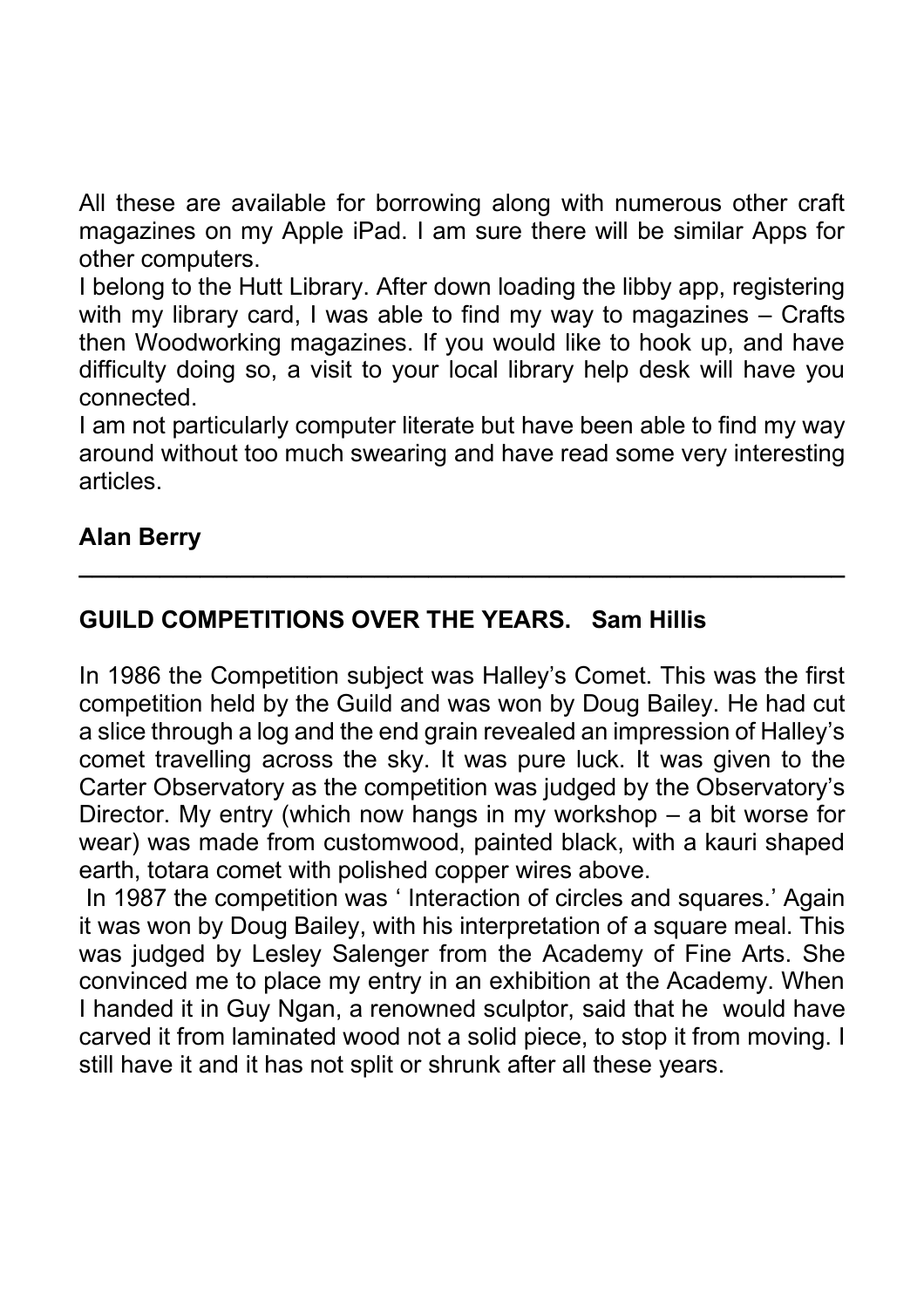In another competition we were given lengths of 100x50mm to make something. I was altering my house and being short of a dwang in a new wall, I used this 100x50mm piece. I took a photo of it in place and entered the photo. Needless to say I was not placed.

After Doug Bailey's death a trophy was donated by his daughter as a carving trophy. It was won that year by Phil Watkins and presented by Doug's daughter. After entering in most Christmas competitions I eventually won the Doug Bailey trophy in 2009 with my bandsaw/carved two drawer entry. **Finally-success-** Never give up!

The Jack Gibson Trophy competition for best of show started in 1998 but there is no record of who won it that year. The 1999 Cambium lists the various group competitions -Spindle turning, faceplate turning, Carving (includes carved turnings), General woodworking and cabinetmaking, and toy/model making. Again there was no mention in Cambium of who the winners were, hence the blank shields on the trophy.

For 1998 and 1999 judges were appointed for the five groups and for the Jack Gibson Trophy all members and partners could vote. In the year 2000 the competition was again advertised in Cambium with the same 5 groups and members were informed that Nees Mitre 10 had given four \$50 vouchers for prizes. I presume the Guild gave a voucher for the 5<sup>th</sup> group. This was the first year that all members and partners could vote for all 5 categories and the Jack Gibson Trophy. There was no mention in Cambium of who won the groups but Hugh Mill won the Jack Gibson Trophy.

It would be good to see more entries in the Christmas competition – the number has dwindled substantially in recent years. I have heard various rumblings from some members who complain that the same people keep winning. I have thought about this and have the following suggestion for the Committee. I suggest that the previous years' winners do not enter but become the judges of the group competitions, then all members and partners still vote for the best of show – the Jack Gibson Trophy. I believe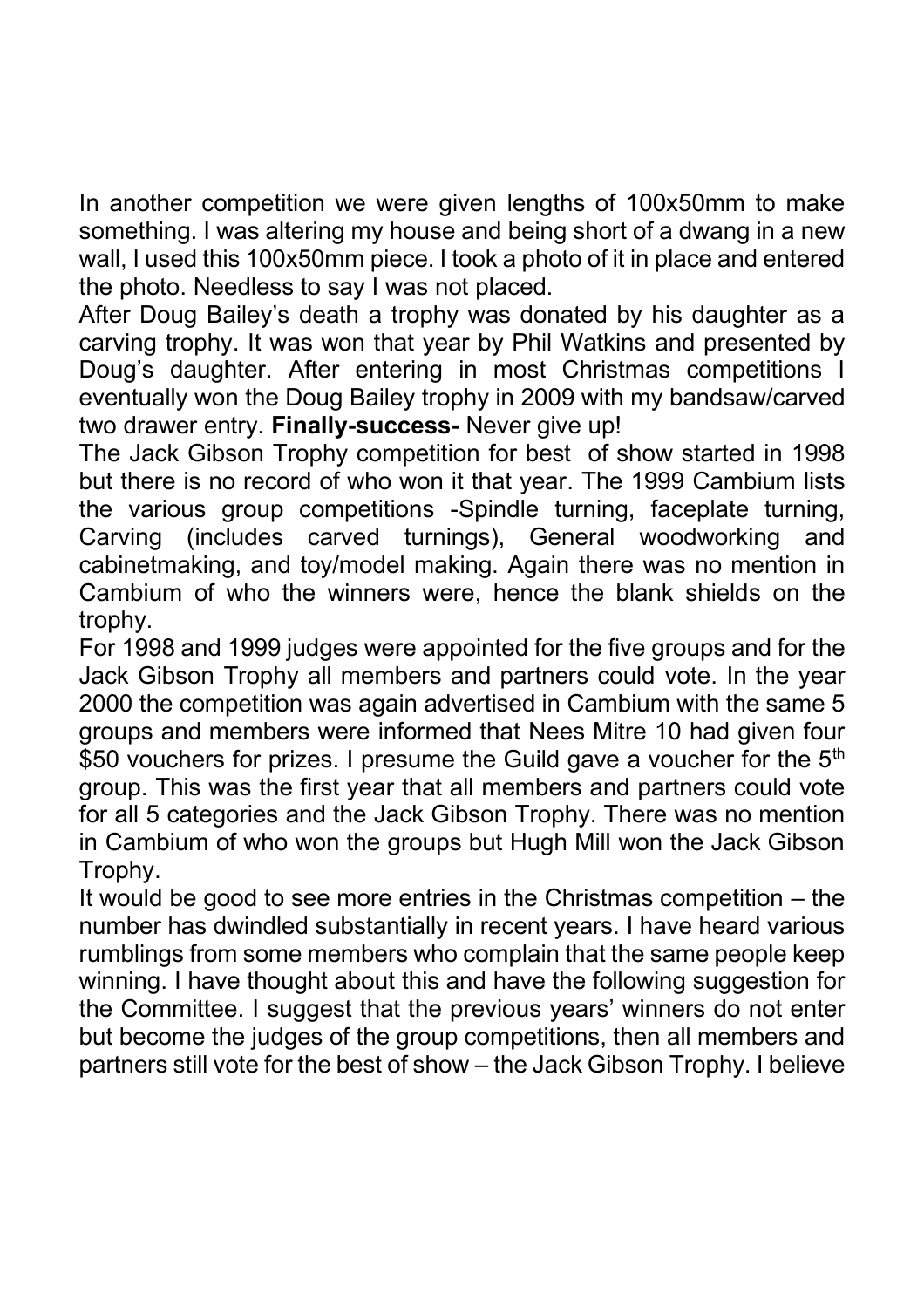this system might mean a more equitable competition and hopefully might attract more members to enter.

**\_\_\_\_\_\_\_\_\_\_\_\_\_\_\_\_\_\_\_\_\_\_\_\_\_\_\_\_\_\_\_\_\_\_\_\_\_\_\_\_\_\_\_\_\_\_\_\_\_\_\_\_\_\_\_\_\_**

#### **Sam**

### **Phil King. Introducing our new Secretary**

*So I turned up at my first Guild AGM and returned home as the elected Secretary. No surprise there. I joined the Guild in 2020 after lockdown – my role as Global Mission Director with the Presbyterian Church of Aotearoa New Zealand, previously saw me travelling a lot domestically and internationally, leaving little time for hobbies and clubs. The drastic change in routines last year left me with more time at home and so here I am in the Guild.*

*It's a bit of a surprise -I was a terrible woodwork student at school – too impatient – but as I emerged into adulthood I discovered a growing passion for woodwork. In Christchurch I knew a member of the Guild – he was a superb carver- and I bought a lot of quality timber from him and made furniture, thriving on the equipment and tutoring and Polytech evening classes. I'm currently a novice woodturner at the Naenae MenzShed evening classes and loving it - those two hours are the quickest of the entire week. One of the things I appreciate about woodwork is the immense pleasure one can get from working a piece of timber and appreciating it for what it is. It might be a very simple piece, but the quality of the timber itself – a natural product, a gift of nature to us- is something to enjoy and admire. A couple of years ago I excavated my basement and built a workshop – I can see now its already too small. But I am looking forward to hiding down there with a growing supply of tools and new found skills – if we ever have another lockdown I will be prepared.*

**\_\_\_\_\_\_\_\_\_\_\_\_\_\_\_\_\_\_\_\_\_\_\_\_\_\_\_\_\_\_\_\_\_\_\_\_\_\_\_\_\_\_\_\_\_\_\_\_\_\_\_\_\_\_\_\_\_**